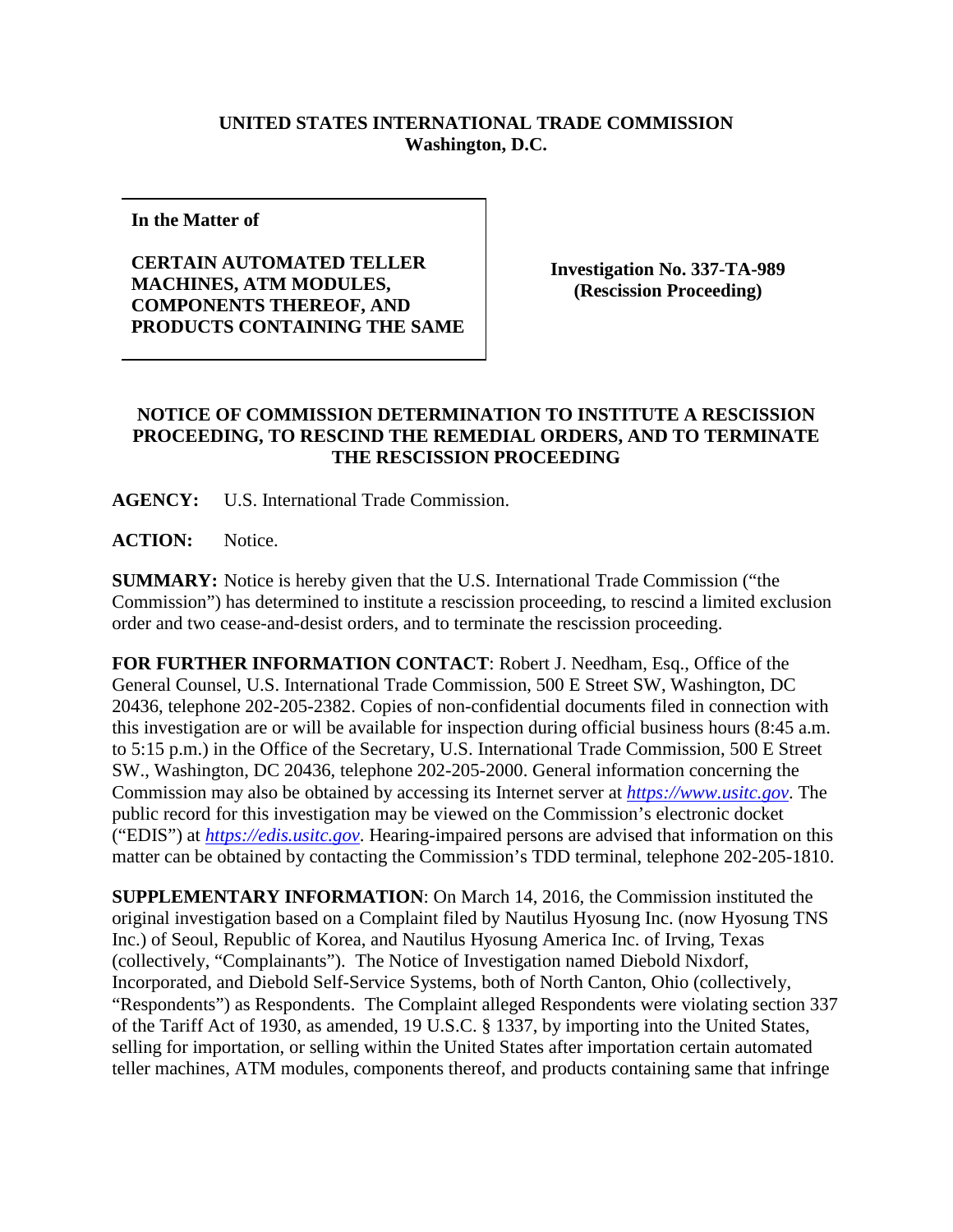one or more of claims 1-3, 6, 8, and 9 ("the asserted claims") of U.S. Patent No. 8,523,235 ("the '235 patent"). The Office of Unfair Import Investigations ("OUII") was not named as a party.

On July 14, 2017, the Commission found Respondents in violation of section 337 with respect to the asserted claims of the '235 patent, and issued a limited exclusion order and two cease-and-desist orders with respect to the asserted claims ("the remedial orders"). Respondents appealed the Commission's determination to the U.S. Court of Appeals for the Federal Circuit ("Federal Circuit").

On August 15, 2018, the Federal Circuit issued an opinion finding the asserted claims of the '235 patent invalid for indefiniteness pursuant to 35 U.S.C. § 112(6), and reversing the Commission's determination that Respondents violated section 337. *Diebold Nixdorf, Inc. v. International Trade Comm'n*, Appeal No. 2017-2553, 899 F.3d 1291 (Fed. Cir. 2018). The mandate issued on November 9, 2018.

On November 13, 2018, Respondents petitioned the Commission to rescind the remedial orders based on the Federal Circuit ruling that the asserted claims are invalid. On November 23, 2018, Complainants opposed the petition, and argued that the Commission should instead reopen the record for further evidence on indefiniteness.

Also on November 13, 2018, Complainants moved to reopen the record for the limited purpose of admitting evidence relating to indefiniteness. On November 23, 2018, Respondents opposed the motion, arguing that the Federal Circuit invalidity ruling is binding on the Commission. Respondents also argued Complainants should have to show cause why they should not be sanctioned for a frivolous filing. On November 29, 2018, Complainants moved for leave to file a reply in support of their motion.

Having considered the petition and response, the Commission has determined to institute a rescission proceeding, and finds that the Federal Circuit's ruling that the asserted claims are invalid is a changed circumstance that warrants rescinding the remedial orders. The Commission therefore has determined to rescind the remedial orders.

In light of the Commission's determination to rescind the remedial orders, the Commission has also determined to deny as moot Complainants' motion to reopen the record. The Commission also denies Respondents' request for sanctions, and denies Complainants' motion for leave to file a reply. The rescission proceeding is hereby terminated.

The authority for the Commission's determination is contained in Section 337 of the